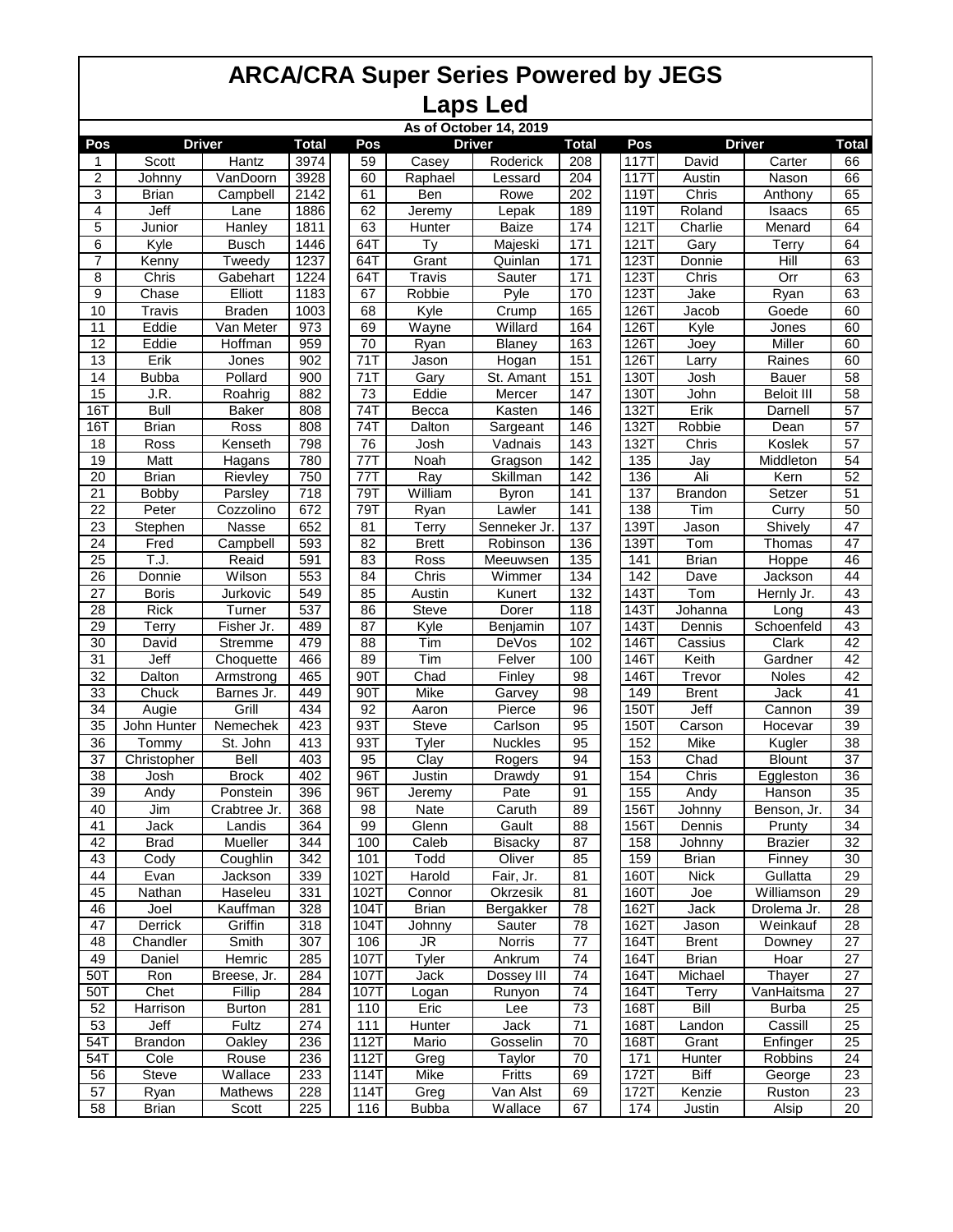| As of October 14, 2019 |                |                |              |      |               |               |              |  |             |               |              |                |
|------------------------|----------------|----------------|--------------|------|---------------|---------------|--------------|--|-------------|---------------|--------------|----------------|
| Pos                    | <b>Driver</b>  |                | <b>Total</b> | Pos  | <b>Driver</b> |               | <b>Total</b> |  | Pos         | <b>Driver</b> |              | Total          |
| 175T                   | <b>Bobby</b>   | <b>Blount</b>  | 19           | 194T | Danny         | Jackson       | 11           |  | 215T        | Scott         | Hansen       | 5              |
| 175T                   | <b>Stewart</b> | Friesen        | 19           | 194T | Andy          | Jones         | 11           |  | 215T        | Jimmy         | Weller       | 5              |
| 175T                   | Shane          | Sieg           | 19           | 194T | Kyle          | Purvis        | 11           |  | 2171        | Willie        | Allen        | 4              |
| 178                    | Tim            | Schendel       | 18           | 194T | Billy         | Shotko        | 11           |  | 2171        | Anderson      | <b>Bowen</b> | 4              |
| 179T                   | Barry          | Hartwell       | 17           | 194T | Michael       | Simko         | 11           |  | 2171        | Billy         | Leslie       | 4              |
| 179T                   | Mason          | Mingus         | 17           | 200T | Dwayne        | <b>Buggay</b> | 10           |  | 217T        | <b>Bobby</b>  | Measmer, Jr. | 4              |
| 179T                   | Seth           | Moody          | 17           | 200T | Tim           | Phillips      | 10           |  | 2211        | Alec          | Carll        | 3              |
| 182T                   | Josh           | Hamner         | 16           | 200T | Michael       | Pilla         | 10           |  | 2211        | Damon         | Ecoff        | 3              |
| 182T                   | Jack           | Smith          | 16           | 203T | Mark          | Harrison      | 9            |  | <b>221T</b> | Cooper        | Faassin      | 3              |
| 184T                   | Dave           | Lake           | 14           | 203T | Paul          | Kelly         | 9            |  | 221T        | Ken           | McFarland    | 3              |
| 184T                   | Jav            | <b>Niewiek</b> | 14           | 203T | David         | Ragan         | 9            |  | 2211        | Zane          | Zeiner       | 3              |
| 186T                   | Spencer        | Davis          | 13           | 203T | Austin        | Theriault     | 9            |  | 2261        | <b>Mark</b>   | Reedy        | $\overline{2}$ |
| $186\overline{T}$      | Matt           | Hall           | 13           | 203T | Dave          | Weltmeyer     | 9            |  | 2261        | Scott         | Tomasik      | 2              |
| 186T                   | Mike           | White          | 13           | 208T | Jake          | Crum          | 8            |  | 2281        | Ron           | Dantzer      |                |
| 189T                   | Jason          | Dietsch        | 12           | 208T | Todd          | Currier       | 8            |  | 2287        | Shelby        | Howard       |                |
| 189T                   | Cale           | Gale           | 12           | 208T | <b>Steve</b>  | Moenck        | 8            |  | 2287        | Martin        | _atulippe    |                |
| 189T                   | Griffin        | <b>McGrath</b> | 12           | 208T | Tyler         | Roahrig       | 8            |  | 2281        | Dan           | Leeck        |                |
| 189T                   | Andrew         | Morrissey      | 12           | 212T | <b>Bud</b>    | Adams         | 7            |  | 2281        | Preston       | Peltier      |                |
| 189T                   | Scott          | Neal           | 12           | 212T | Al            | Cook Jr.      | 7            |  | 2287        | Trent         | Snyder       |                |
| 194T                   | Wes            | Griffith Jr.   | 11           | 214  | Colt          | James         | 6            |  | 2287        | Pat           | Zorn         |                |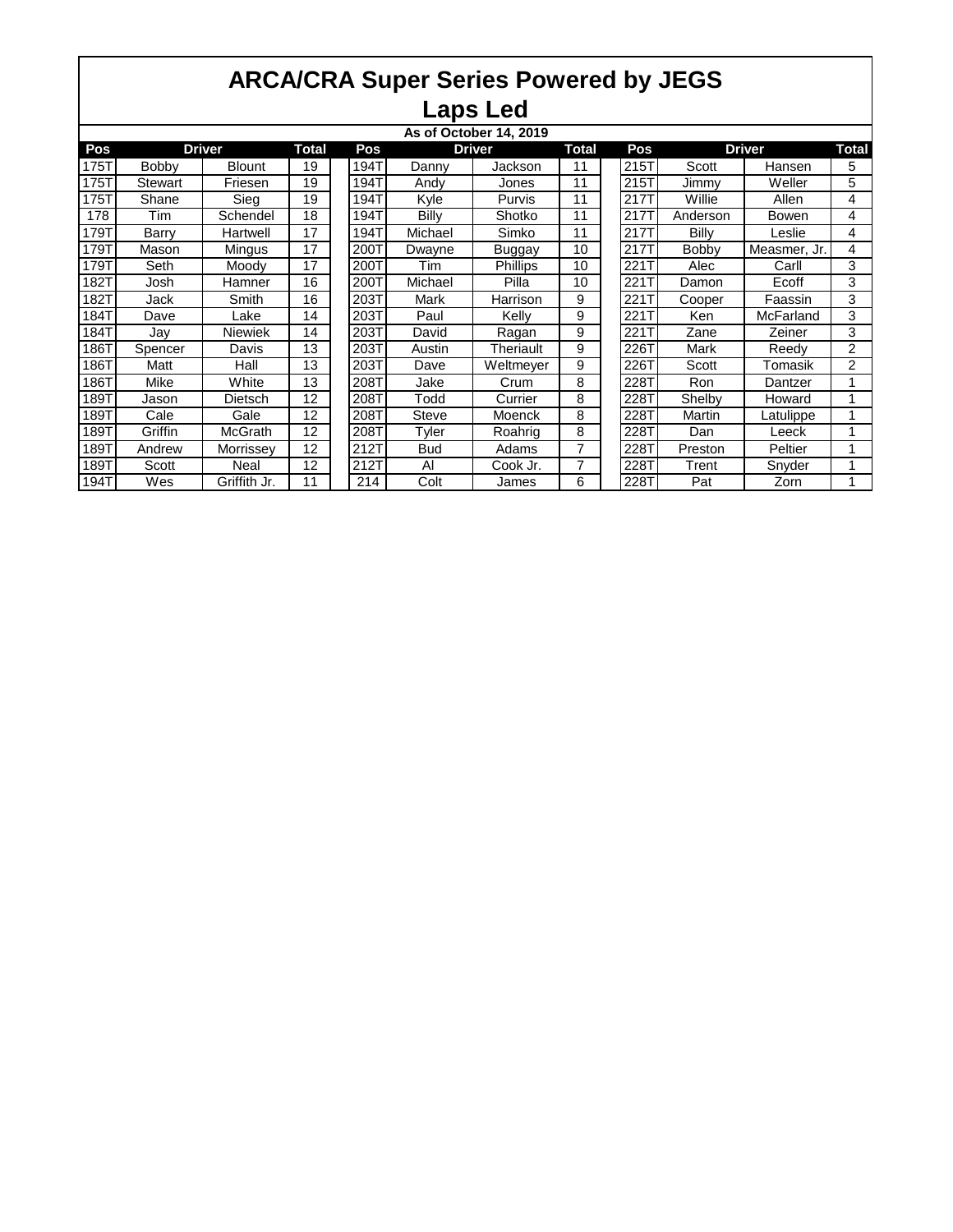**As of October 14, 2019**

**Pos Total Pos Total Pos Total** 212T Bud | Adams | 7 | 221T Damon | Ecoff | 3 | | 46 | Joel | Kauffman | 328 217T| Willie | Allen | 4 | |154 | Chris | Eggleston | 36 | |203T| Paul | Kelly | 9 174 Justin | Alsip | 20 | | 9 | Chase | Elliott | 1183 | 18 | Ross | Kenseth | 798 107T Tyler | Ankrum | 74 | 168T | Grant | Enfinger | 25 | 136 | Ali | Kern | 52 119T Chris | Anthony | 65 | 221T Cooper | Faassin | 3 | |132T Chris | Koslek | 57 32 | Dalton | Armstrong | 465 | |102T| Harold | Fair, Jr. | 81 | | 152 | Mike | Kugler | 38 63 | Hunter | Baize | 174 | 89 | Tim | Felver | 100 | | 85 | Austin | Kunert | 132 16T Bull | Baker | 808 | 50T | Chet | Fillip | 284 | 184T | Dave | Lake | 14 33 | Chuck | Barnes Jr. | 449 | 90T | Chad | Finley | 98 | | 41 | Jack | Landis | 364 130T Josh | Bauer | 58 | 159 | Brian | Finney | 30 | | 4 | Jeff | Lane | 1886 37 | Christopher | Bell | 403 | | 29 | Terry | Fisher Jr. | 489 | |228T | Martin | Latulippe | 1 130T John | Beloit III | 58 | 175T Stewart | Friesen | 19 | 79T | Ryan | Lawler | 141 87 | Kyle | Benjamin | 107 | |114T| Mike | Fritts | 69 | | 110 | Eric | Lee | 73 156T Johnny Benson, Jr. | 34 | | 53 | Jeff | Fultz | 274 | | 228T | Dan | Leeck | 1 104T Brian | Bergakker | 78 | | 8 | Chris | Gabehart | 1224 | | 62 | Jeremy | Lepak | 189 100 | Caleb | Bisacky | 87 | 189T | Cale | Gale | 12 | 217T | Billy | Leslie | 4 70 | Ryan | Blaney | 163 | | 146T | Keith | Gardner | 42 | | 60 | Raphael | Lessard | 204 175T Bobby | Blount | 19 | 90T | Mike | Garvey | 98 | |143T Johanna | Long | 43 153 | Chad | Blount | 37 | 1 99 | Glenn | Gault | 88 | 164T | Ty | Majeski | 171 217T Anderson | Bowen | 4 | 172T | Biff | George | 23 | | 57 | Ryan | Mathews | 228 10 | Travis | Braden | 1003 | | 126T | Jacob | Goede | 60 | | 221T | Ken | McFarland | 3 158 Johnny | Brazier | 32 | |112T | Mario | Gosselin | 70 | |189T | Griffin | McGrath | 12 50T Ron Breese, Jr. | 284 | 177T | Noah | Gragson | 142 | 217T | Bobby | Measmer, Jr. | 4 38 | Josh | Brock |402 | |47 | Derrick | Griffin |318 | |83 | Ross | Meeuwsen |135 200T Dwayne | Buggay | 10 | |194T | Wes | Griffith Jr. | 11 | |121T | Charlie | Menard | 64 168T Bill | Burba | 25 | | 34 | Augie | Grill | 434 | | 73 | Eddie | Mercer | 147 52 | Harrison | Burton | 281 | | 160T | Nick | Gullatta | 29 | | 135 | Jay | Middleton | 54 6 | Kyle | Busch |1446 | 19 | Matt | Hagans | 780 | 126T | Joey | Miller | 60 79T | William | Byron | 141 | |186T | Matt | Hall | 13 | |179T | Mason | Mingus | 17 3 | Brian | Campbell | 2142 | 182T| Josh | Hamner | 16 | |208T| Steve | Moenck | 8 24 | Fred | Campbell | 593 | | 5 | Junior | Hanley | 1811 | | 179T | Seth | Moody | 17 150T Jeff | Cannon | 39 | 215T | Scott | Hansen | 5 | | 189T | Andrew | Morrissey | 12 221T Alec | Carll | 3 | | 155 | Andy | Hanson | 35 | | 42 | Brad | Mueller | 344 93T Steve Carlson 95 1 Scott Hantz 3974 117T Austin Nason 66 117T David | Carter | 66 | 203T | Mark | Harrison | 9 | | 23 | Stephen | Nasse | 652 98 | Nate | Caruth | 89 | |179T| Barry | Hartwell | 17 | |189T| Scott | Neal | 12 168T Landon | Cassill | 25 | | 45 | Nathan | Haseleu | 331 | | 35 | John Hunter | Nemechek | 423 31 | Jeff | Choquette | 466 | | 49 | Daniel | Hemric | 285 | | 184T | Jay | Niewiek | 14 146T Cassius | Clark | 42 | 143T | Tom | Hernly Jr. | 43 | |146T | Trevor | Noles | 42 212T Al Cook Jr. 7 | 123T Donnie | Hill | 63 | 106 | JR | Norris | 77 43 | Cody | Coughlin | 342 | |164T| Brian | Hoar | 27 | | 93T | Tyler | Nuckles | 95 22 | Peter | Cozzolino | 672 | | 150T | Carson | Hocevar | 39 | | 54T | Brandon | Oakley | 236 40 | Jim | Crabtree Jr. | 368 | | 12 | Eddie | Hoffman | 959 | | 102T | Connor | Okrzesik | 81 208T Jake | Crum | 8 | | 71T | Jason | Hogan | 151 | 101 | Todd | Oliver | 85 68 | Kyle | Crump | 165 | | 141 | Brian | Hoppe | 46 | |123T | Chris | Orr | 63 208T Todd | Currier | 8 | 228T Shelby | Howard | 1 | 21 | Bobby | Parsley | 718 138 | Tim | Curry | 50 | |119T | Roland | Isaacs | 65 | |96T | Jeremy | Pate | 91 228T Ron | Dantzer | 1 | 149 | Brent | Jack | 41 | 228T Preston | Peltier | 1 132T Erik | Darnell | 57 | | 111 | Hunter | Jack | 71 | | 200T | Tim | Phillips | 10 186T Spencer | Davis | 13 | 194T Danny | Jackson | 11 | 92 | Aaron | Pierce | 96 132T Robbie | Dean | 57 | 142 | Dave | Jackson | 44 | 200T Michael | Pilla | 10 88 | Tim | DeVos |102 | |44 | Evan | Jackson |339 | |14 | Bubba | Pollard |900 189T Jason | Dietsch | 12 | | 214 | Colt | James | 6 | | 39 | Andy | Ponstein | 396 86 Steve | Dorer | 118 | 194T | Andy | Jones | 11 | | 156T | Dennis | Prunty | 34 107T Jack | Dossey III | 74 | | 13 | Erik | Jones | 902 | | 194T | Kyle | Purvis | 11 164T Brent | Downey | 27 | 126T | Kyle | Jones | 60 | | 67 | Robbie | Pyle | 170 96T | Justin | Drawdy | 91 | | 27 | Boris | Jurkovic | 549 | | 64T | Grant | Quinlan | 171 **Driver Driver Driver Alphabetical Order**

162T Jack Drolema Jr. | 28 | | 74T | Becca | Kasten | 146 | | 203T | David | Ragan | 9